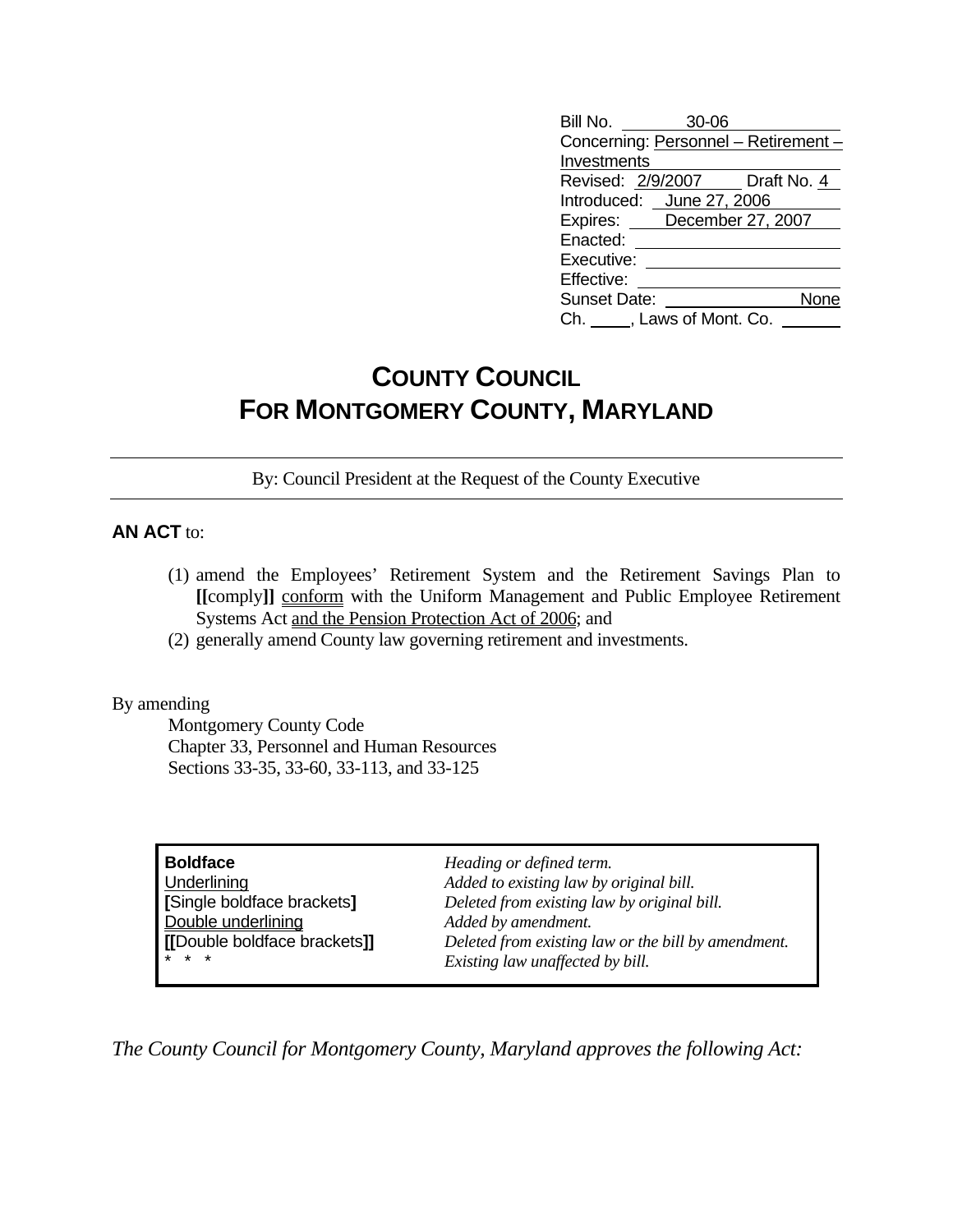| 1              |             | Sec. 1. Sections 33-35, 33-60, 33-113, and 33-125 are amended as follows:                      |  |  |  |  |  |  |
|----------------|-------------|------------------------------------------------------------------------------------------------|--|--|--|--|--|--|
| $\overline{2}$ | $33 - 35.$  | Definitions.                                                                                   |  |  |  |  |  |  |
| 3              |             | $\ast$<br>$\ast$<br>$\ast$                                                                     |  |  |  |  |  |  |
| 4              |             | <b>Fiduciary:</b> A person who:                                                                |  |  |  |  |  |  |
| 5              |             | (1)<br>exercises discretionary authority to manage a retirement system;                        |  |  |  |  |  |  |
| 6              |             | (2)<br>exercises authority to invest or manage assets of a retirement                          |  |  |  |  |  |  |
| 7              |             | system;                                                                                        |  |  |  |  |  |  |
| 8              |             | (3)<br>renders investment advice for a fee or other compensation about                         |  |  |  |  |  |  |
| 9              |             | assets of a retirement system or has authority or responsibility to                            |  |  |  |  |  |  |
| 10             |             | render that advice; or                                                                         |  |  |  |  |  |  |
| 11             |             | is a trustee on the Board of Investment Trustees.<br>(4)                                       |  |  |  |  |  |  |
| 12             |             | However, an investment manager of an investment vehicle that does not hold                     |  |  |  |  |  |  |
| 13             |             | plan assets as defined under the Employee Retirement and Income Security                       |  |  |  |  |  |  |
| 14             |             | Act (ERISA) and its corresponding regulations is not a fiduciary under this                    |  |  |  |  |  |  |
| 15             | <u>Act.</u> |                                                                                                |  |  |  |  |  |  |
| 16             |             | $\ast$<br>$\ast$<br>$\ast$                                                                     |  |  |  |  |  |  |
| 17             |             | <b>Investment manager</b> : A person or entity who is[:] <u>a professional who</u>             |  |  |  |  |  |  |
| 18             |             | manages the assets of an [[individual or]] institutional investor.<br>$\overline{\text{I}}$ An |  |  |  |  |  |  |
| 19             |             | investment manager is a fiduciary and is responsible for choosing and                          |  |  |  |  |  |  |
| 20             |             | managing investments prudently.]                                                               |  |  |  |  |  |  |
| 21             | [(1)]       | Registered as an investment adviser under the Investment Advisers Act                          |  |  |  |  |  |  |
| 22             |             | of 1940; or                                                                                    |  |  |  |  |  |  |
| 23             | (2)         | A bank, as defined in that act; or                                                             |  |  |  |  |  |  |
| 24             | (3)         | An insurance company qualified to do business in more than one state;                          |  |  |  |  |  |  |
| 25             |             | and who acknowledges in writing that it is a fiduciary with respect to                         |  |  |  |  |  |  |
| 26             |             | the assets of the retirement system that it is managing. However, an                           |  |  |  |  |  |  |
| 27             |             | insurance company will be deemed to be an investment manager                                   |  |  |  |  |  |  |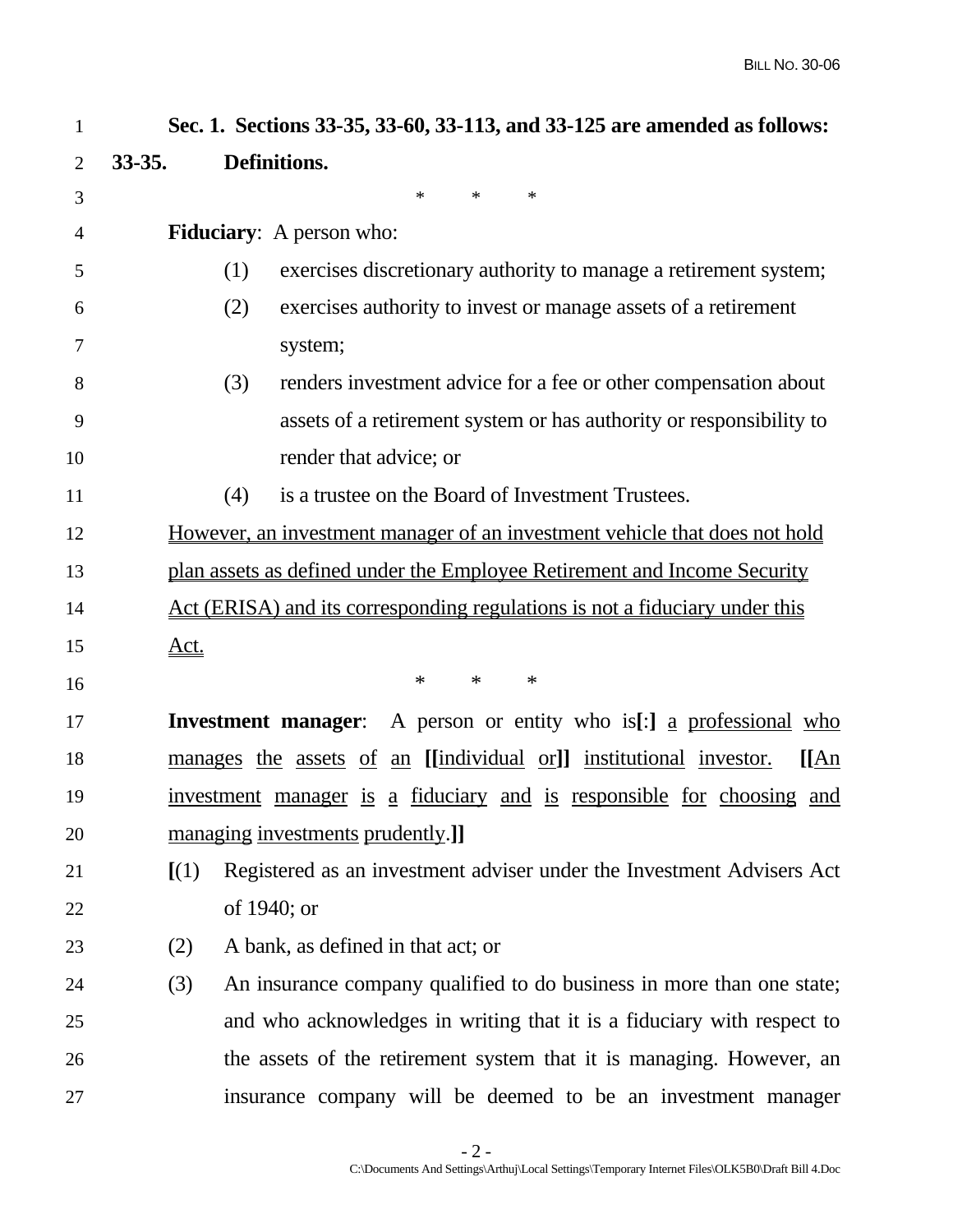| 28 |        |                             | without meeting the provisions of this definition solely with respect to |
|----|--------|-----------------------------|--------------------------------------------------------------------------|
| 29 |        |                             | contracts with the insurance company in existence on the day before the  |
| 30 |        |                             | day all of the trustees have accepted the trust in writing.]             |
| 31 |        |                             | $\ast$<br>$\ast$<br>∗                                                    |
| 32 | 33-60. |                             | [The board of investment trustees-]Powers and duties - Board of          |
| 33 |        | <b>Investment Trustees.</b> |                                                                          |
| 34 | (a)    | General.                    |                                                                          |
| 35 |        |                             | $\ast$<br>$\ast$<br>$\ast$                                               |
| 36 |        | (2)<br>a.                   | The [board] <b>Board</b> must invest, [and] reinvest, or cause to        |
| 37 |        |                             | be invested or reinvested, [[with an investment manager,]]               |
| 38 |        |                             | the principal and income of the retirement system and keep               |
| 39 |        |                             | the same invested without distinction between principal                  |
| 40 |        |                             | and income. The [board] <b>Board</b> has the exclusive authority         |
| 41 |        |                             | to manage the assets of the retirement system. [The board                |
| 42 |        |                             | may make or permit an investment manager to make                         |
| 43 |        |                             | selections<br>individual<br>investment<br>with<br>respect<br>to          |
| 44 |        |                             | investments described in subsections $(c)(1)$ d., e., f., and g.         |
| 45 |        |                             | of this section and with respect to personal property                    |
| 46 |        |                             | described in subsection $(c)(1)$ h. The board must select                |
| 47 |        |                             | investment managers to make individual investment                        |
| 48 |        |                             | selections with respect to investments described in                      |
| 49 |        |                             | subsection $(c)(1)$ a., b., and c. of this section and with              |
| 50 |        |                             | respect to real property described in subsection $(c)(1)$ h.]            |
| 51 |        |                             | [However, any] Any investment of the retirement system                   |
| 52 |        |                             | in existence on the day before all members have accepted                 |
| 53 |        |                             | the trust may remain as an investment until the earlier of:              |
| 54 |        |                             | [Its] its maturity date, if any; or<br>(i)                               |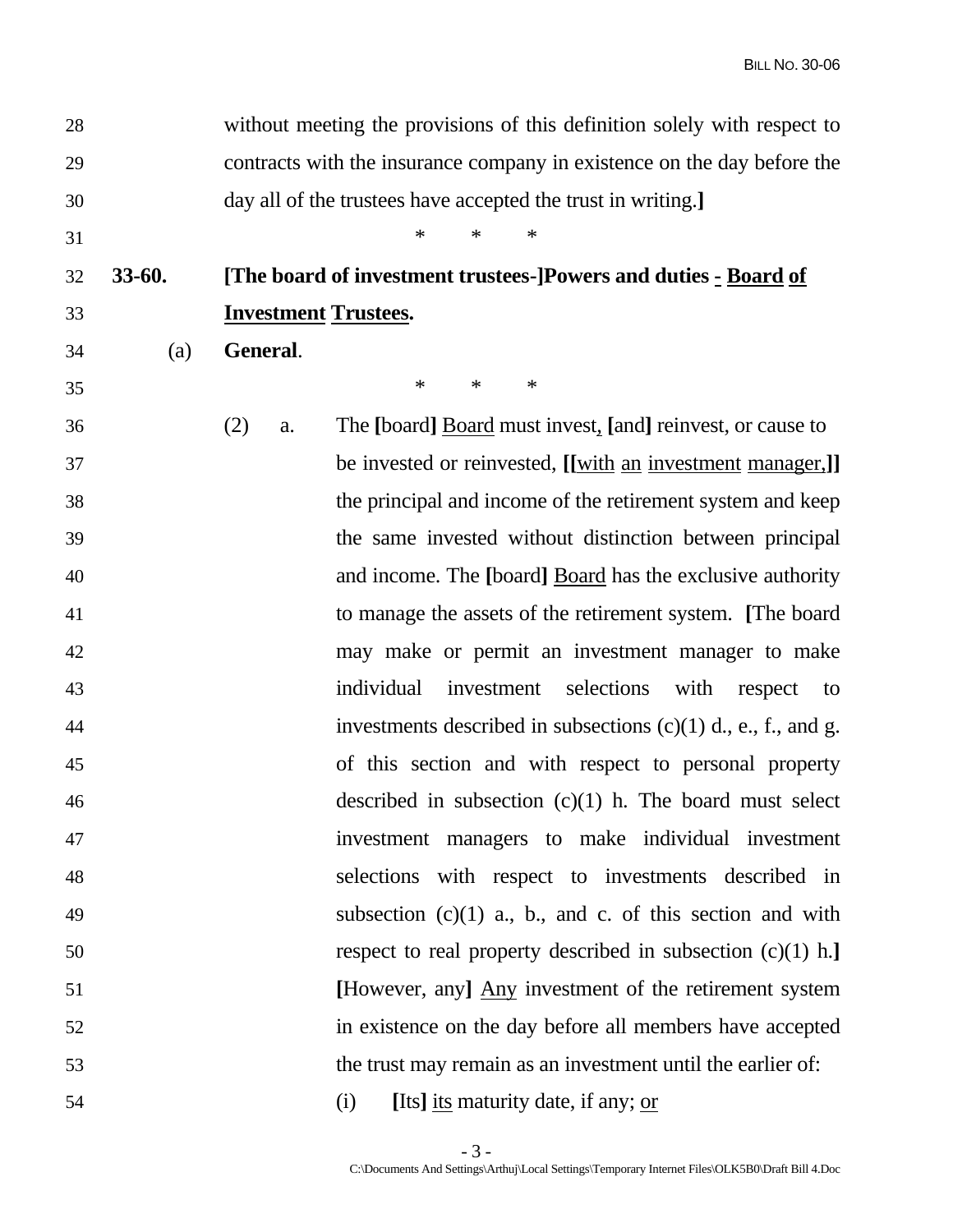| 55 |     |     |                | [The] the date it is liquidated under the investment<br>(ii)         |
|----|-----|-----|----------------|----------------------------------------------------------------------|
| 56 |     |     |                | policy of the [board; or] Board.                                     |
| 57 |     |     |                | The date it is liquidated under subsection $(c)(6)$ .]<br>(iii)      |
| 58 |     |     |                | The [board] <b>Board</b> must hold the annuities purchased under the |
| 59 |     |     |                | Amendment, Settlement and Transfer agreement under Group             |
| 60 |     |     |                | Annuity Contract #1920 until Aetna Life Insurance Company has        |
| 61 |     |     |                | completed its performance under that agreement.                      |
| 62 |     |     | $\mathbf{b}$ . | The [board] $Board$ must appoint at least two $[(2)]$                |
| 63 |     |     |                | investment managers as soon as possible after all of the             |
| 64 |     |     |                | members of the [board] <u>Board</u> have accepted the trust.         |
| 65 |     |     |                | Within one $[(1)]$ year of the date all of the trustees have         |
| 66 |     |     |                | accepted the trust in writing, the [board] Board must have           |
| 67 |     |     |                | appointed at least three $[(3)]$ investment managers. The            |
| 68 |     |     |                | investment manager which has contracts for the investment            |
| 69 |     |     |                | of the retirement system's assets as of the date the council         |
| 70 |     |     |                | adopts this article may be one of these investment                   |
| 71 |     |     |                | managers.                                                            |
| 72 |     |     | c.             | At any time the [board] <b>Board</b> is selecting a new              |
| 73 |     |     |                | investment manager, the [board] Board may have fewer                 |
| 74 |     |     |                | than three $[(3)]$ investment managers.                              |
| 75 |     |     |                | $\ast$<br>$\ast$<br>$\ast$                                           |
| 76 | (c) |     |                | <b>Authorized investments.</b>                                       |
| 77 |     | (1) |                | [Subject to subsection (a)(2) of this section, t] The [board] Board  |
| 78 |     |     |                | may [invest or] invest or permit an investment manager to invest     |
| 79 |     |     |                | the assets of the retirement system fund in any investment it        |
| 80 |     |     |                | considers prudent within the policies set by the [board] Board. [,   |
| 81 |     |     |                | including but not limited to:                                        |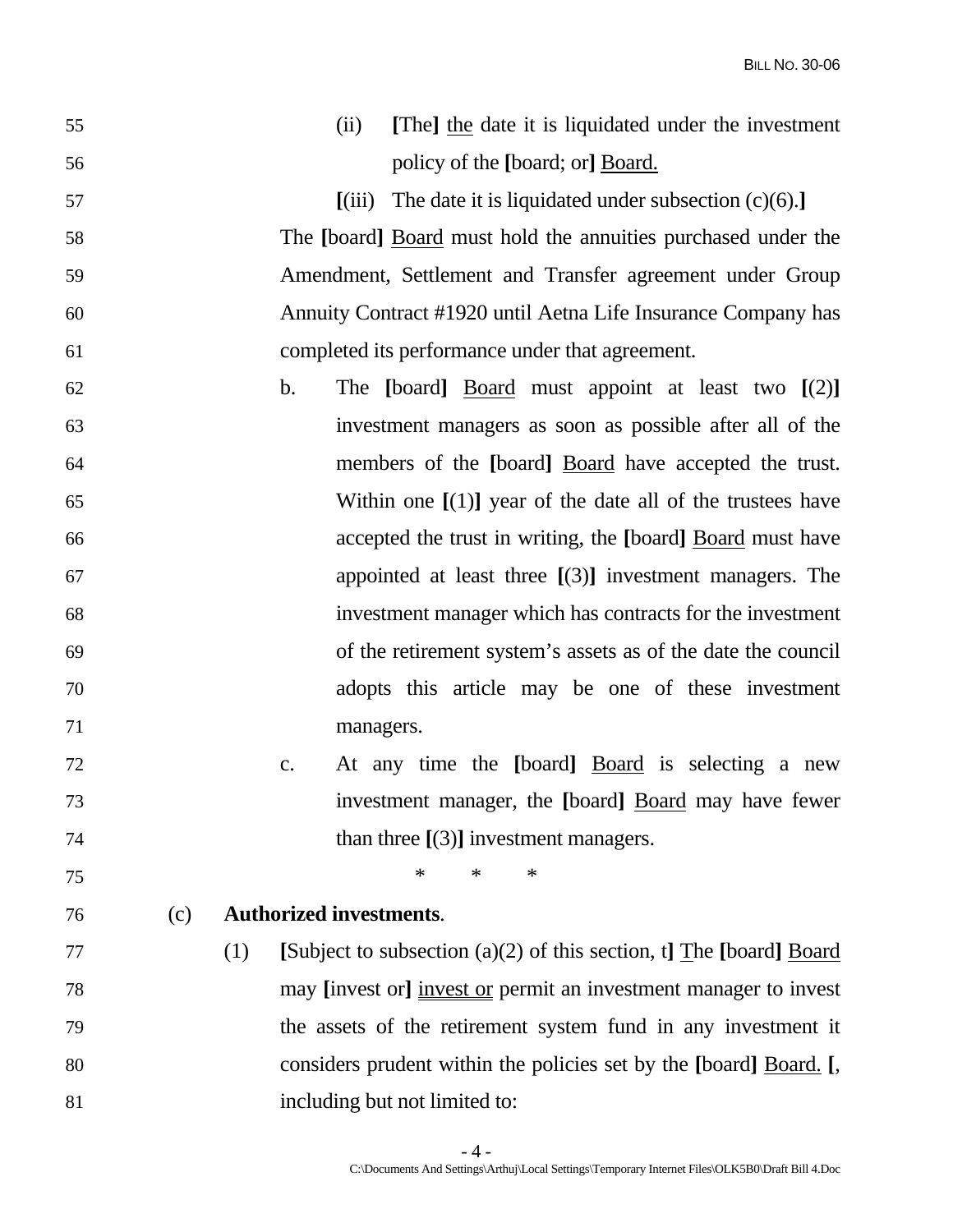| 82 | a. | Bonds, debentures, notes, savings accounts, certificates of |
|----|----|-------------------------------------------------------------|
| 83 |    | deposit, variable note arrangements, obligations of the     |
| 84 |    | United States Government, commercial paper, money           |
| 85 |    | market certificates, bankers' acceptances or other evidence |
| 86 |    | of indebtedness;                                            |

- 87 b. Mortgages, certificates of mortgage pools and guaranteed 88 mortgage pass- through certificates or other similar 89 investments in mortgages;
- 90 c. Stocks (regardless of class), or other evidence of 91 ownership, in any corporation, mutual fund, investment 92 company, association, or business trust;
- 93 d. Combined, common or commingled trust funds;
- 94 e. Retirement or annuity contracts;
- 95 f. Guaranteed investment contracts;
- 96 g. Group annuity contracts; and
- 97 h. Real and personal property of all kinds, including 98 leaseholds on improved or unimproved real estate, oil, 99 mineral or gas properties, or royalty interests or rights. 100 However, any investment in real property is limited to a 101 pooled investment arrangement in which the board has no 102 power or right to manage the real estate property, provided 103 that the pooled arrangement does not invest more than 104 10% of its assets in real property located in Montgomery 105 County.**]**
- 106 (2) If an investment through any combined, common or commingled 107 trust fund exists, the declaration of trust of that fund is a part of 108 the retirement system trust under this article.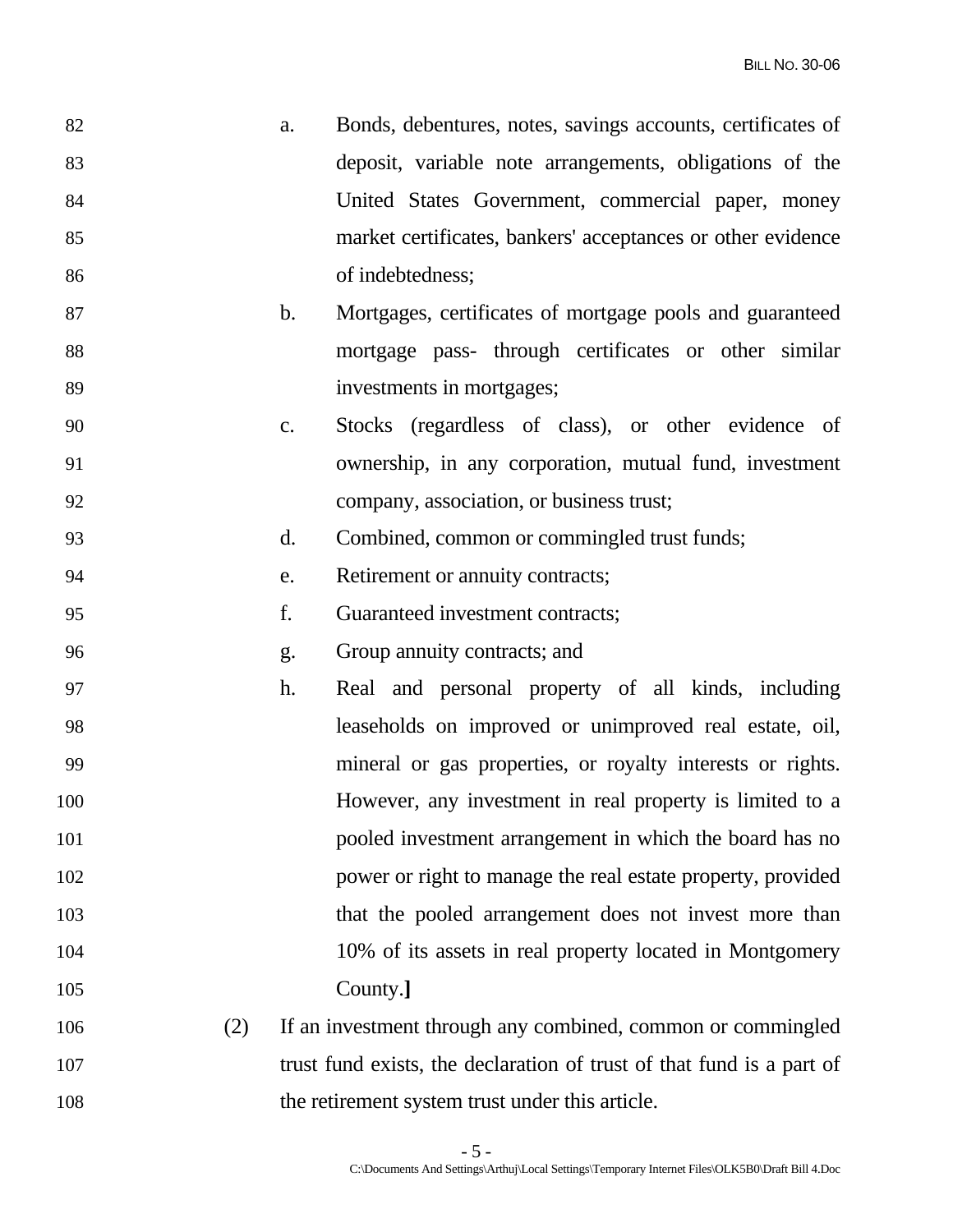| 109 |         | (3)   |                        |                                          |        |                          |        | The [board] Board [[and]] or an investment manager must not           |  |             |
|-----|---------|-------|------------------------|------------------------------------------|--------|--------------------------|--------|-----------------------------------------------------------------------|--|-------------|
| 110 |         |       |                        |                                          |        |                          |        | invest the retirement system assets in any bonds, notes or debt       |  |             |
| 111 |         |       | instruments issued by: |                                          |        |                          |        |                                                                       |  |             |
| 112 |         |       | a.                     |                                          |        | [The county] the County; |        |                                                                       |  |             |
| 113 |         |       | $\mathbf{b}$ .         |                                          |        |                          |        | [Any] <u>any</u> political subdivision within the [county]            |  |             |
| 114 |         |       |                        | County;                                  |        |                          |        |                                                                       |  |             |
| 115 |         |       | c.                     |                                          |        |                          |        | [Any] <u>any</u> agency supported or financed wholly or partly        |  |             |
| 116 |         |       |                        |                                          |        |                          |        | by taxes levied by the [county council] County Council; or            |  |             |
| 117 |         |       | d.                     |                                          |        |                          |        | [Any] <u>any</u> agency supported by bond issues underwritten         |  |             |
| 118 |         |       |                        |                                          |        | by the [county] County.  |        |                                                                       |  |             |
| 119 |         |       |                        |                                          | $\ast$ | $\ast$                   | $\ast$ |                                                                       |  |             |
| 120 | (g)     |       |                        | <b>Investment management agreements.</b> |        |                          |        |                                                                       |  |             |
| 121 |         | (1)   |                        |                                          |        |                          |        | Appointment of investment manager. [Except as permitted under         |  |             |
| 122 |         |       |                        |                                          |        |                          |        | subsection (a)(2), t] The [board] Board must appoint investment       |  |             |
| 123 |         |       |                        |                                          |        |                          |        | managers to manage, acquire, or dispose of all or some of the         |  |             |
| 124 |         |       |                        |                                          |        |                          |        | assets of the retirement system. The [board] Board may dismiss        |  |             |
| 125 |         |       |                        |                                          |        |                          |        | any manager the [board] Board appoints. The fees charged by           |  |             |
| 126 |         |       |                        |                                          |        |                          |        | any manager are expenses of the retirement system.                    |  |             |
| 127 |         |       |                        |                                          | ∗      | $\ast$                   | $\ast$ |                                                                       |  |             |
| 128 | 33-113. |       | Definitions.           |                                          |        |                          |        |                                                                       |  |             |
| 129 |         |       |                        |                                          | $\ast$ | $\ast$                   | $\ast$ |                                                                       |  |             |
| 130 | (h)     |       |                        |                                          |        |                          |        | Investment manager means a person or entity who is a professional who |  |             |
| 131 |         |       |                        |                                          |        |                          |        | manages the assets of an [[individual or]] institutional investor.    |  | <b>IThe</b> |
| 132 |         |       |                        |                                          |        |                          |        | investment manager is a fiduciary and is responsible for choosing and |  |             |
| 133 |         |       |                        | managing investments prudently.]         |        |                          |        |                                                                       |  |             |
| 134 |         | [(1)] | who is:                |                                          |        |                          |        |                                                                       |  |             |
|     |         |       |                        |                                          |        |                          |        |                                                                       |  |             |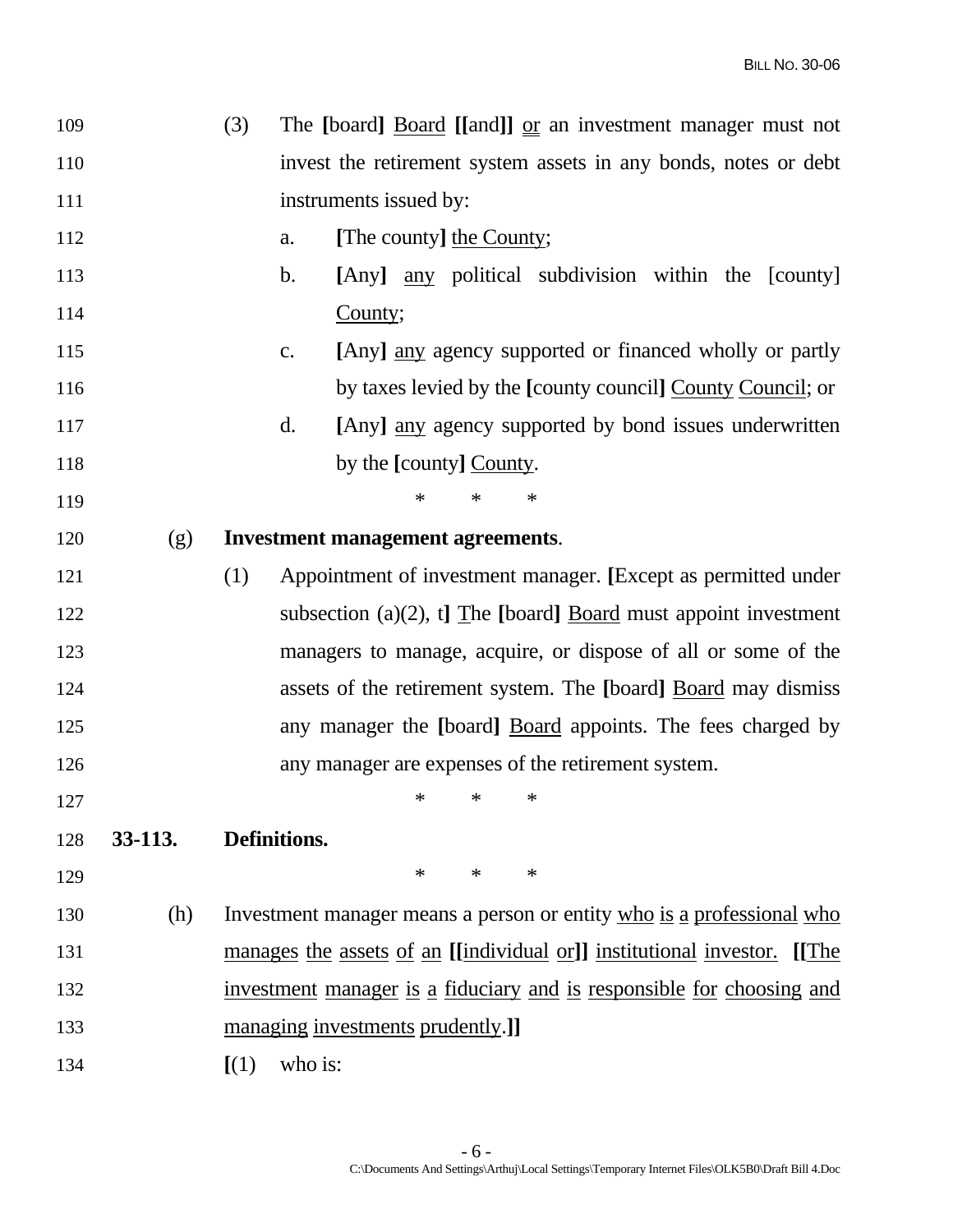| 135 |           |     | (A) | registered as an investment adviser under the Investment             |
|-----|-----------|-----|-----|----------------------------------------------------------------------|
| 136 |           |     |     | Advisers Act of 1940;                                                |
| 137 |           |     | (B) | a bank, as defined in that act; or                                   |
| 138 |           |     | (C) | an insurance company qualified to do business in more                |
| 139 |           |     |     | than one state; and                                                  |
| 140 |           | (2) |     | which acknowledges in writing that it is a fiduciary with respect    |
| 141 |           |     |     | to the assets of the retirement savings plan that it is managing.    |
| 142 |           |     |     | $\ast$<br>$\ast$<br>$\ast$                                           |
| 143 | $33-125.$ |     |     | Powers and duties $=$ [of the] Board <u>of Investment Trustees</u> . |
| 144 |           |     |     | $\ast$<br>$\ast$<br>$\ast$                                           |
| 145 | (c)       |     |     | <b>Authorized investments.</b>                                       |
| 146 |           | (1) |     | The Board may [invest or] <u>invest or</u> permit an investment      |
| 147 |           |     |     | manager to invest the assets of the retirement savings plan in any   |
| 148 |           |     |     | investment it considers prudent within the policies set by the       |
| 149 |           |     |     | Board. [, including but not limited to:                              |
| 150 |           |     | (A) | bonds, debentures, notes, savings accounts, certificates of          |
| 151 |           |     |     | deposit, variable note arrangements, obligations of the              |
| 152 |           |     |     | United<br>other<br><b>States</b><br>government<br>and<br>sovereign   |
| 153 |           |     |     | market<br>commercial<br>governments,<br>money<br>paper,              |
| 154 |           |     |     | certificates, bankers' acceptance or other evidence of               |
| 155 |           |     |     | indebtedness;                                                        |
| 156 |           |     | (B) | mortgages, certificates of mortgage pools and guaranteed             |
| 157 |           |     |     | mortgage pass- through certificates, or other similar                |
| 158 |           |     |     | investments in mortgages;                                            |
| 159 |           |     | (C) | stocks (regardless of class), or other evidences of                  |
| 160 |           |     |     | ownership, in any corporation, mutual fund, investment               |
| 161 |           |     |     | company, association, or business trust;                             |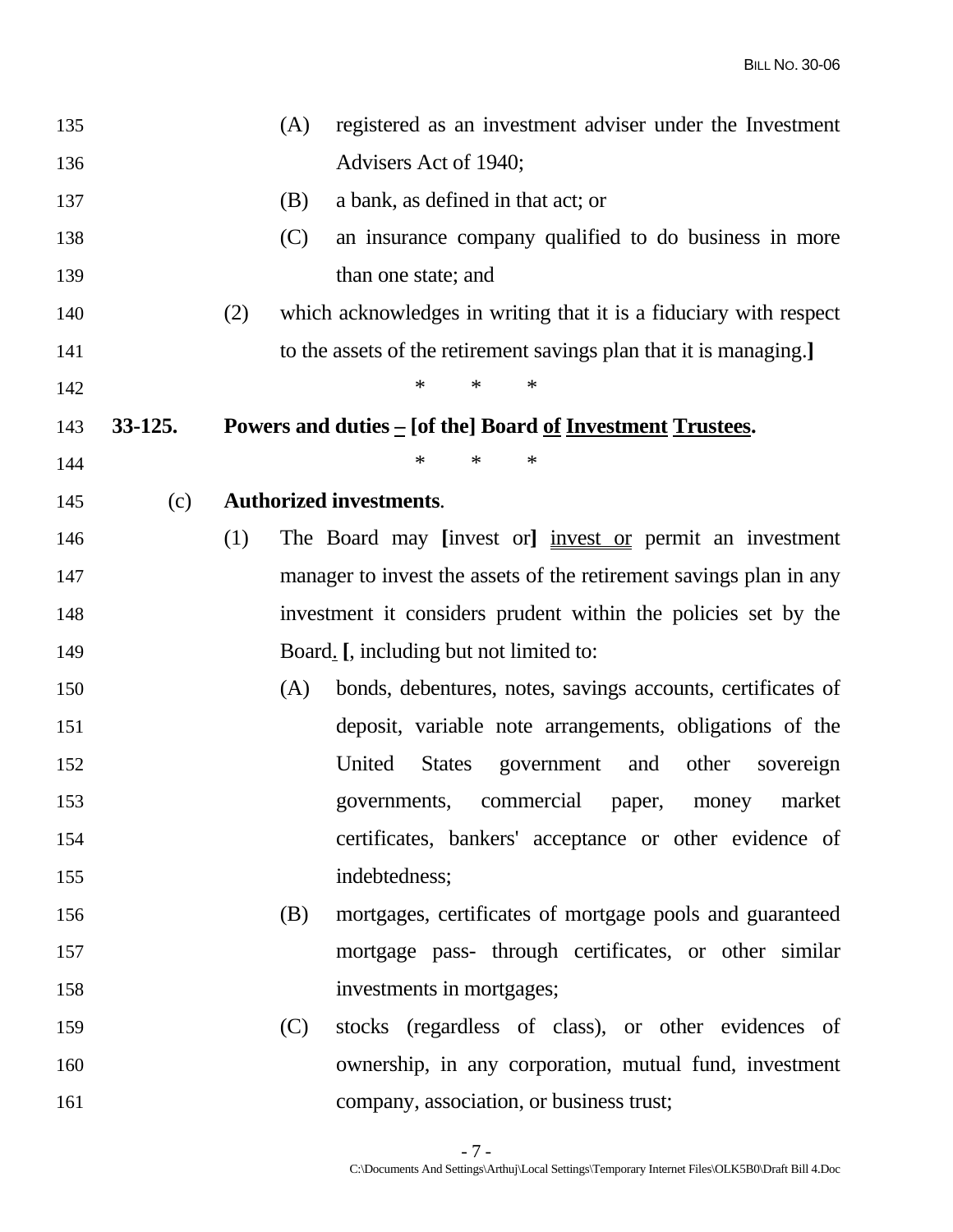- 162 (D) combined, common or commingled trust funds;
- 163 (E) retirement or annuity contracts;
- 164 (F) guaranteed investment contracts;
- 165 (G) group annuity contracts; and
- 166 (H) real and personal property of all kinds, including 167 leaseholds on improved or unimproved real estate, oil, 168 mineral or gas properties, or royalty interests or rights. 169 However, any investment in real property is limited to a 170 pooled investment arrangement in which the Board has no 171 power or right to manage the real estate property, provided 172 that the pooled arrangement does not invest more than 10 173 percent of its assets in real property located in 174 Montgomery County. The percentage limitation must be 175 calculated by applying the percentage to the market value 176 of the total assets as of the close of the preceding June 30. 177 If the market value of the assets of the retirement savings 178 plan exceeds the percentage limitation of this subparagraph 179 as a result of market forces, the Board or the investment 180 manager, without direction from the Board, is not required 181 to sell any existing equity investments. The Board may 182 obtain valuations and take appropriate steps to comply 183 with this percentage limitation.**]**
- 184 (2) If an investment through any combined, common, or commingled 185 trust fund exists, the declaration of trust of that fund is a part of 186 the retirement savings plan trust.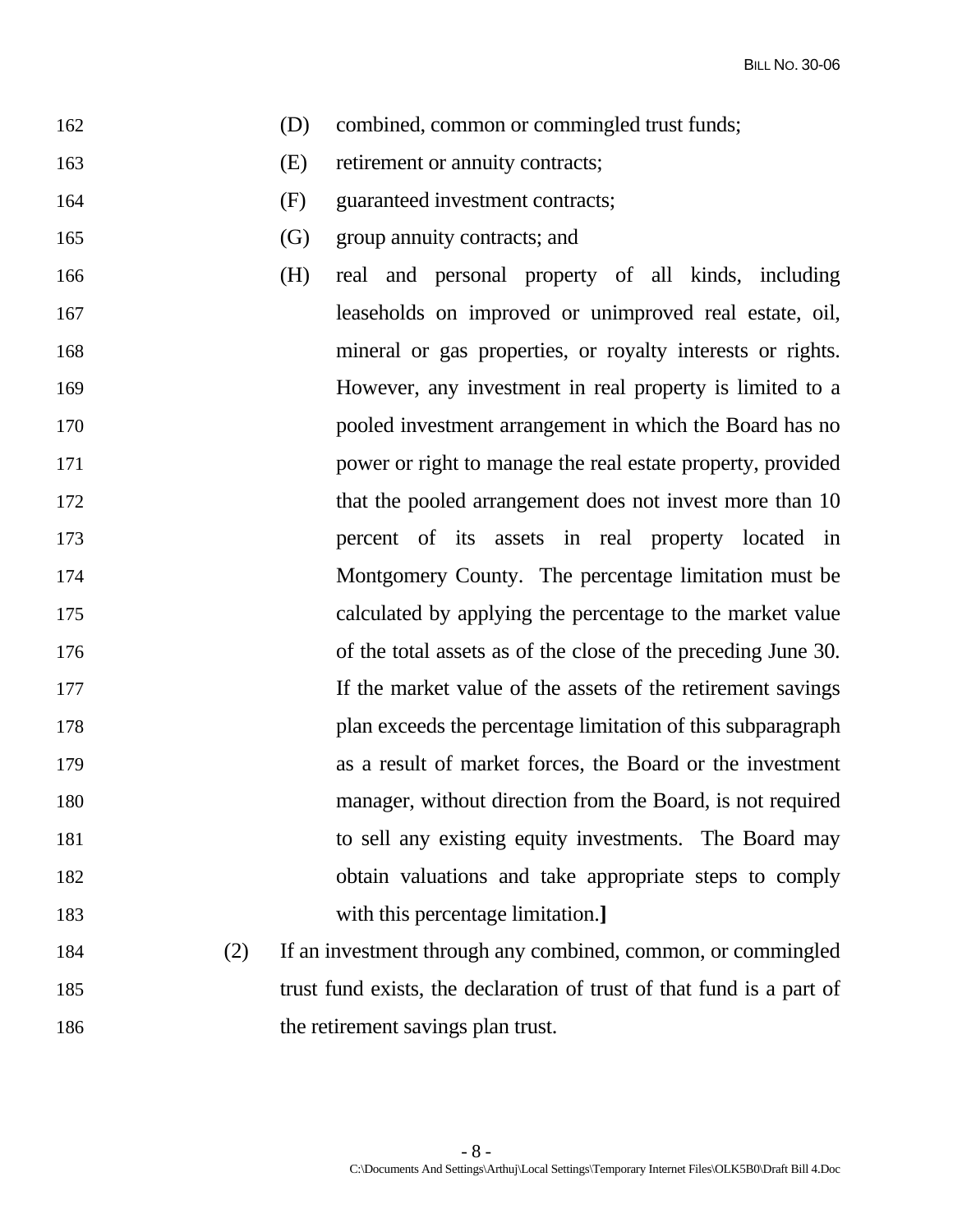| 187 |           | (3)                  |     | The Board [[and]] $or$ [[any]] $an$ investment manager must not   |
|-----|-----------|----------------------|-----|-------------------------------------------------------------------|
| 188 |           |                      |     | invest the retirement savings plan assets in any bonds, notes, or |
| 189 |           |                      |     | debt instruments issued by:                                       |
| 190 |           |                      | (A) | [Montgomery] the County;                                          |
| 191 |           |                      | (B) | any political subdivision within [Montgomery] the County;         |
| 192 |           |                      | (C) | any agency supported or financed wholly or partly by taxes        |
| 193 |           |                      |     | levied by the County Council; or                                  |
| 194 |           |                      | (D) | any agency supported by bond issues underwritten by               |
| 195 |           |                      |     | [Montgomery] the County.                                          |
| 196 |           |                      |     | However, the Board [[and]] $or$ [[any]] $an$ investment manager   |
| 197 |           |                      |     | may invest plan assets in such bonds, notes, and debt instruments |
| 198 |           |                      |     | if held indirectly through a mutual fund, subject to any limit in |
| 199 |           |                      |     | the Internal Revenue Code.                                        |
| 200 |           | $\left[ (4) \right]$ |     | The Board may invest and may permit an investment manager to      |
| 201 |           |                      |     | invest the assets of the retirement savings plan fund in any      |
| 202 |           |                      |     | combination of the investment vehicles in this subsection as the  |
| 203 |           |                      |     | Board considers prudent.]                                         |
| 204 |           |                      |     | $\ast$<br>$\ast$<br>$\ast$                                        |
| 205 | Approved: |                      |     |                                                                   |
|     |           |                      |     |                                                                   |
| 206 |           |                      |     |                                                                   |

**[[**George L. Leventhal**]]** Marilyn J. Praisner, President, County Council Date 207 *Approved:*

## 208

**[[**Douglas M. Duncan**]]** Isiah Leggett, County Executive Date